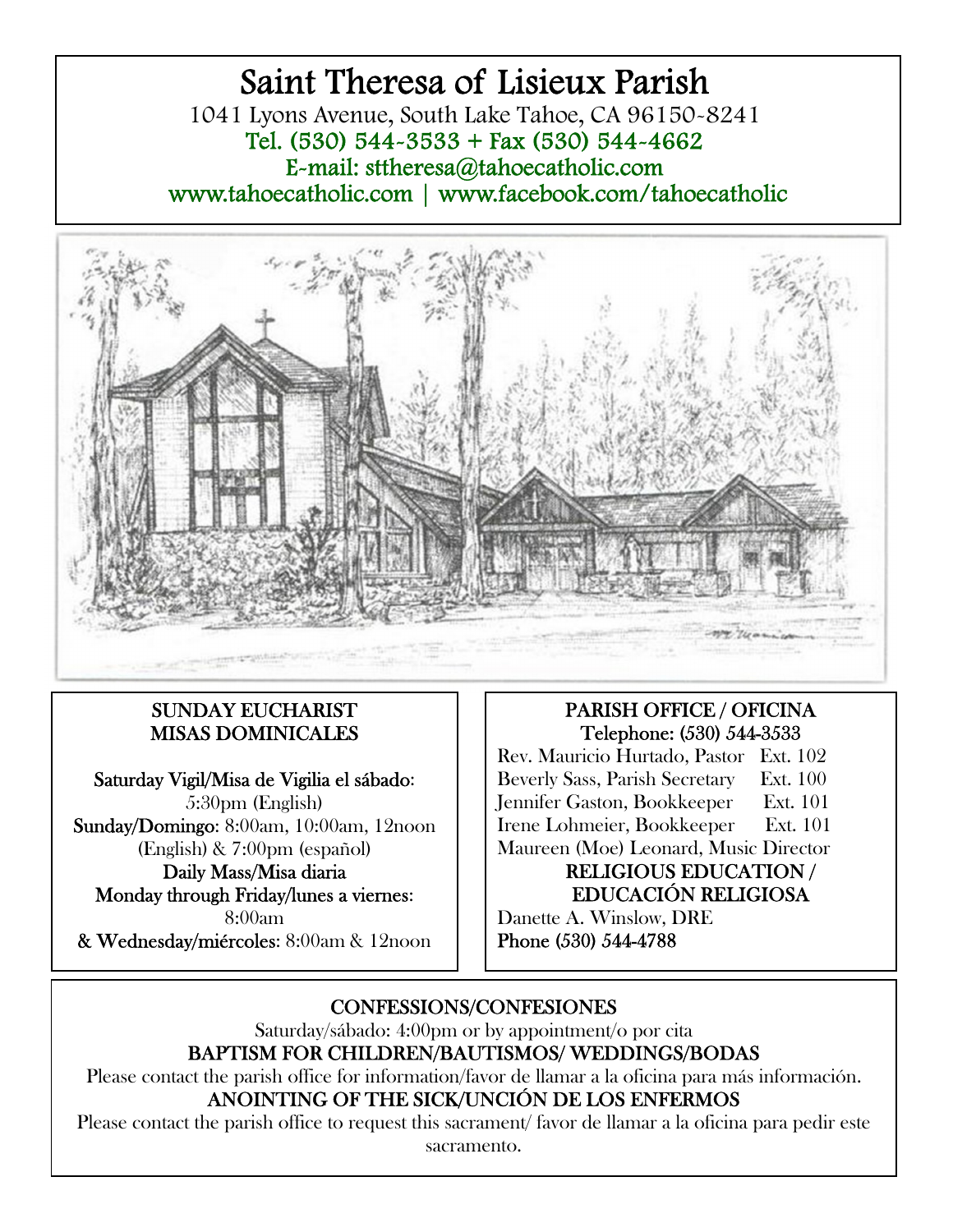# July 12, 2020 FIFTEENTH SUNDAY IN ORDINARY TIME

#### Glory to God

Glory to God in the highest, and on earth peace to people of good will. We praise you, we bless you, we adore you, we glorify you, we give you thanks for your great glory, Lord God, heavenly King, O God, almighty Father. Lord Jesus Christ, only begotten Son, Lord God, Lamb of God, Son of the Father, you take away the sins of the world, have mercy on us; you take away the sins of the world, receive our prayer; you are seated at the right hand of the Father, have mercy on us. For you alone are the Holy One, you alone are the Lord, you alone are the Most High, Jesus Christ, with the Holy Spirit, in the glory of God the Father. Amen.

#### FIRST READING | Isaiah 55:10-11

Thus says the LORD: Just as from the heavens the rain and snow come down and do not return there till they have watered the earth, making it fertile and fruitful, giving seed to the one who sows and bread to the one who eats, so shall my word be that goes forth from my mouth; my word shall not return to me void, but shall do my will, achieving the end for which I sent it.

#### RESPONSORIAL PSALM

#### The seed that falls on good ground will yield a fruitful harvest. Psalm 65:10, 11, 12-13, 14

You have visited the land and watered it; greatly have you enriched it. God's watercourses are filled; you have prepared the grain.

### *R. The seed that falls on good ground will yield a fruitful harvest.*

Thus have you prepared the land: drenching its furrows,

breaking up its clods, Softening it with showers,

blessing its yield.

*R. The seed that falls on good ground will yield a fruitful harvest.* 

You have crowned the year with your bounty, and your paths overflow with a rich harvest; The untilled meadows overflow with it, and rejoicing clothes the hills.

#### *R. The seed that falls on good ground will yield a fruitful harvest.*

The fields are garmented with flocks and the valleys blanketed with grain. They shout and sing for joy.

*R. The seed that falls on good ground will yield a fruitful harvest.* 

#### SECOND READING | Romans 8:18-23

Brothers and sisters:

I consider that the sufferings of this present time are as nothing compared with the glory to be revealed for us. For creation awaits with eager expectation the revelation of the children of God; for creation was made subject to futility,

not of its own accord but because of the one who subjected it,

in hope that creation itself would be set free from slavery to corruption

and share in the glorious freedom of the children of God.

We know that all creation is groaning in labor pains even until now; and not only that, but we ourselves, who have the firstfruits of the Spirit,

we also groan within ourselves

as we wait for adoption, the redemption of our bodies.

### **ALLELUIA**

The seed is the word of God, Christ is the sower. All who come to him will have life forever. ALLELUIA

## GOSPEL | Matthew 13:1-23 [1-9])

On that day, Jesus went out of the house and sat down by the sea. Such large crowds gathered around him that he got into a boat and sat down, and the whole crowd stood along the shore. And he spoke to them at length in parables, saying: "A sower went out to sow. And as he sowed, some seed fell on the path, and birds came and ate it up. Some fell on rocky ground, where it had little soil.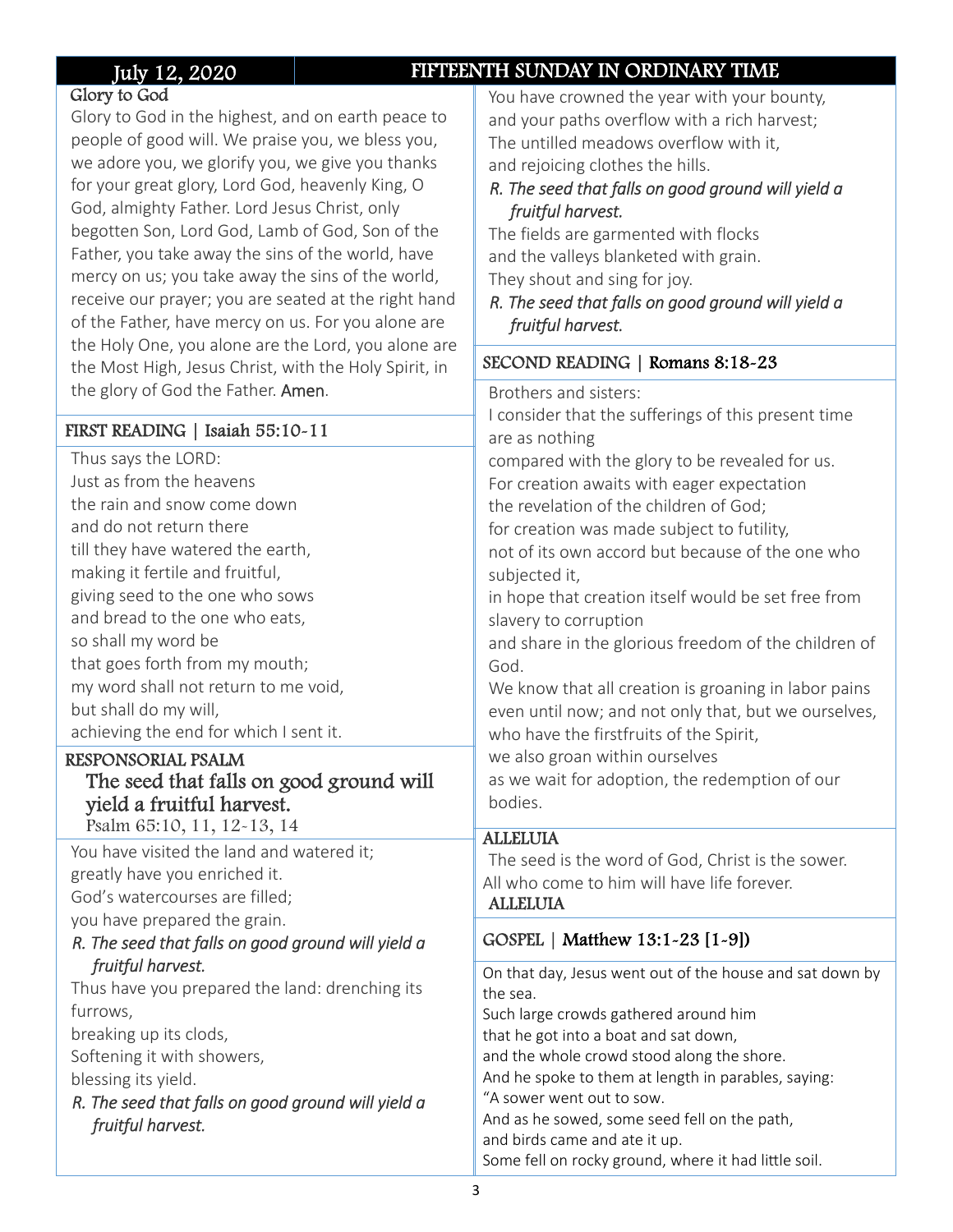| It sprang up at once because the soil was not deep,        | word and it bears no fruit.                                                                             |
|------------------------------------------------------------|---------------------------------------------------------------------------------------------------------|
| and when the sun rose it was scorched,                     | But the seed sown on rich soil                                                                          |
| and it withered for lack of roots.                         | is the one who hears the word and understands it,                                                       |
| Some seed fell among thorns, and the thorns grew up and    | who indeed bears fruit and yields a hundred or sixty or                                                 |
| choked it.                                                 | thirtyfold."                                                                                            |
| But some seed fell on rich soil, and produced fruit,       |                                                                                                         |
| a hundred or sixty or thirtyfold.                          | Or                                                                                                      |
| Whoever has ears ought to hear."                           |                                                                                                         |
| The disciples approached him and said,                     | On that day, Jesus went out of the house and sat down                                                   |
| "Why do you speak to them in parables?"                    | by the sea.                                                                                             |
| He said to them in reply,                                  | Such large crowds gathered around him                                                                   |
| "Because knowledge of the mysteries of the kingdom of      | that he got into a boat and sat down,                                                                   |
| heaven                                                     | and the whole crowd stood along the shore.                                                              |
| has been granted to you, but to them it has not been       | And he spoke to them at length in parables, saying:                                                     |
| granted.                                                   | "A sower went out to sow.                                                                               |
| To anyone who has, more will be given and he will grow     | And as he sowed, some seed fell on the path,                                                            |
| rich;                                                      | and birds came and ate it up.                                                                           |
| from anyone who has not, even what he has will be taken    | Some fell on rocky ground, where it had little soil.                                                    |
| away.                                                      | It sprang up at once because the soil was not deep,                                                     |
| This is why I speak to them in parables, because           | and when the sun rose it was scorched,                                                                  |
| they look but do not see and hear but do not listen or un- | and it withered for lack of roots.                                                                      |
| derstand.                                                  | Some seed fell among thorns, and the thorns grew up                                                     |
| Isaiah's prophecy is fulfilled in them, which says:        | and choked it.                                                                                          |
| You shall indeed hear but not understand,                  | But some seed fell on rich soil and produced fruit,                                                     |
|                                                            |                                                                                                         |
| you shall indeed look but never see.                       | a hundred or sixty or thirtyfold.                                                                       |
| Gross is the heart of this people,                         | Whoever has ears ought to hear."                                                                        |
| they will hardly hear with their ears,                     | Nicene Creed                                                                                            |
| they have closed their eyes,                               | I believe in one God, the Father almighty, maker of                                                     |
| lest they see with their eyes                              | heaven and earth, of all things visible and invisible. I                                                |
| and hear with their ears                                   | believe in one Lord Jesus Christ, the Only Begotten                                                     |
| and understand with their hearts and be converted,         |                                                                                                         |
|                                                            |                                                                                                         |
| and I heal them.                                           | Son of God, born of the Father before all ages. God                                                     |
| "But blessed are your eyes, because they see,              | from God, Light from Light, true God from true God,                                                     |
| and your ears, because they hear.                          |                                                                                                         |
| Amen, I say to you, many prophets and righteous people     | begotten, not made, consubstantial with the Father;<br>through him all things were made. For us men and |
| longed to see what you see but did not see it,             | for our salvation he came down from heaven, (bow)                                                       |
| and to hear what you hear but did not hear it.             | and by the Holy Spirit was incarnate of the Virgin                                                      |
| "Hear then the parable of the sower.                       | Mary and became man. For our sake he was cruci-                                                         |
| The seed sown on the path is the one                       | fied under Pontius Pilate, he suffered death and                                                        |
| who hears the word of the kingdom without under-           |                                                                                                         |
| standing it,                                               | was buried, and rose again on the third day in ac-                                                      |
| and the evil one comes and steals away                     | cordance with the Scriptures. He ascended into                                                          |
| what was sown in his heart.                                | heaven and is seated at the right hand of the Fa-                                                       |
| The seed sown on rocky ground                              | ther. He will come again in glory to judge the living                                                   |
| is the one who hears the word and receives it at once      | and the dead and his kingdom will have no end. I                                                        |
| with joy.                                                  | believe in the Holy Spirit, the Lord, the giver of life,                                                |
| But he has no root and lasts only for a time.              | who proceeds from the Father and the Son, who                                                           |
| When some tribulation or persecution comes because of      | with the Father and the Son is adored and glorified,                                                    |
| the word,                                                  | who has spoken through the prophets. I believe in                                                       |
| he immediately falls away.                                 |                                                                                                         |
| The seed sown among thorns is the one who hears the        | one, holy, catholic and apostolic Church. I confess                                                     |
| word,                                                      | one Baptism for the forgiveness of sins and I look                                                      |
| but then worldly anxiety and the lure of riches choke the  | forward to the resurrection of the dead and the life<br>of the world to come. Amen.                     |